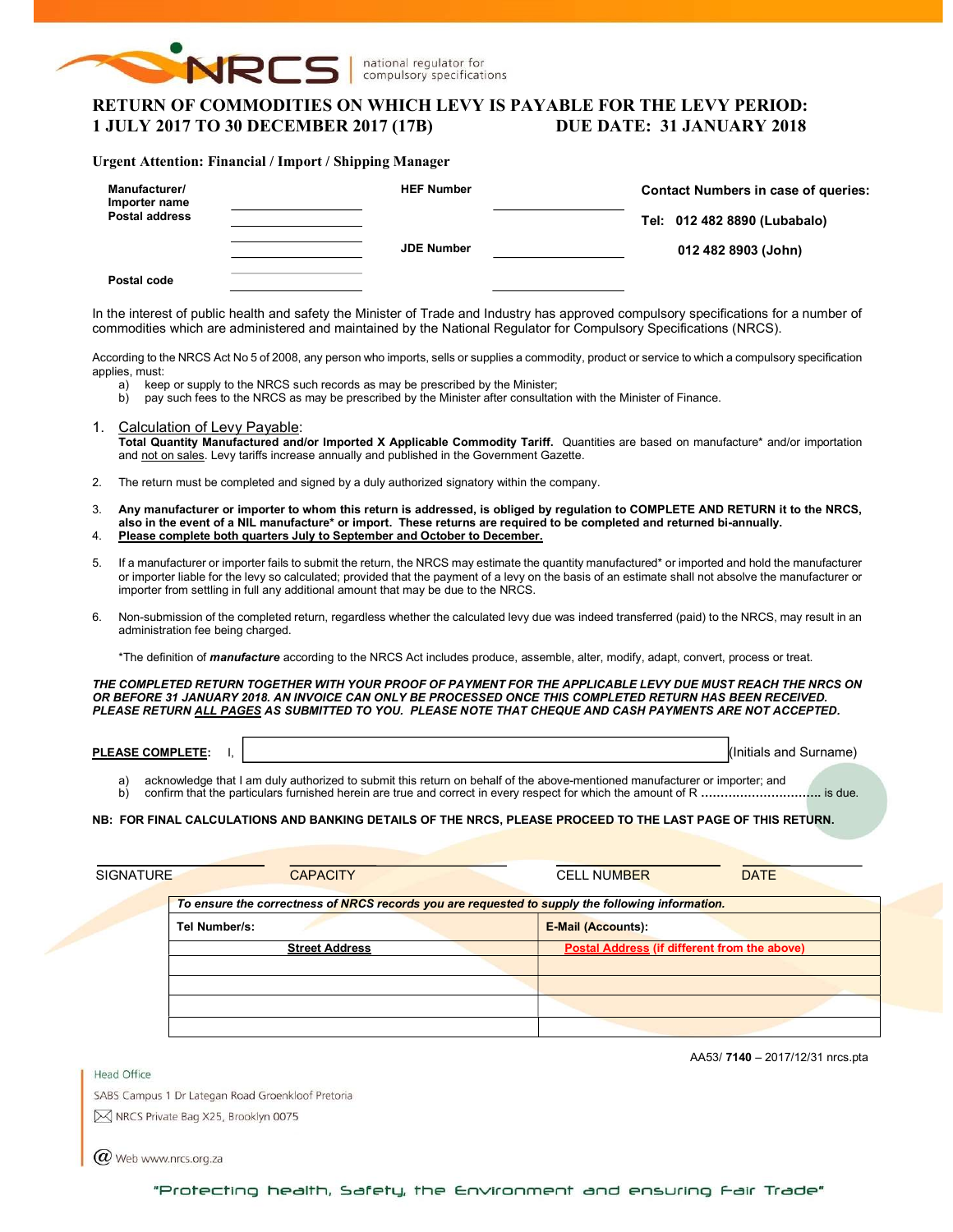#### $BU 7140 / 1$  July to 31 December 2017 (B)  $P_2Q_2$  of 4...

### ELECTRICAL APPARATUS PLEASE NOTE: TOTAL QUANTITY TO BE ROUNDED OFF TO THE NEXT FULL UNIT (1 UNIT = 10/100 items or <u>any part thereof</u>)

| Code | Description of commodity                                                                                                                                                                 |                        | Quantity<br>Manufactured<br><b>July to Sept</b> | Quantity<br>Imported<br><b>July to Sept</b> | Quantity<br>Manufactured<br>Oct to Dec | Quantity<br>Imported<br><b>Oct to Dec</b> | <b>Total</b> | Unit                   | <b>Tariff</b>       | Levy payable |
|------|------------------------------------------------------------------------------------------------------------------------------------------------------------------------------------------|------------------------|-------------------------------------------------|---------------------------------------------|----------------------------------------|-------------------------------------------|--------------|------------------------|---------------------|--------------|
| 7120 | (IEC 60065 / VC 8055)<br>Portable television antennae                                                                                                                                    |                        |                                                 |                                             |                                        |                                           |              | 100 Items              | R 8,64              |              |
| 7121 | Audio Equipment, e.g. Hi-Fi Systems, Radios, etc<br>(IEC 60065 / VC 8055)                                                                                                                |                        |                                                 |                                             |                                        |                                           |              | 10 Items               | R 6,22              |              |
| 7123 | Audio Equipment e.g. Hi-Fi Systems, Radios, etc - Energy<br><b>Efficiency</b> and Labelling                                                                                              | (VC 9008)              |                                                 |                                             |                                        |                                           |              | 10 Items               | R <sub>11</sub> ,87 |              |
| 7122 | Visual Equipment e.g. TVs, VCRs, DVD Players, etc.<br>(IEC 60065 / VC 8055)                                                                                                              |                        |                                                 |                                             |                                        |                                           |              | Item                   | R 1,79              |              |
| 7124 | Visual Equipment e.g. TVs VCRs, DVD Players, etc. - Energy<br><b>Efficiency and Labelling</b>                                                                                            | (VC 9008)              |                                                 |                                             |                                        |                                           |              | Item                   | $\overline{R}$ 1,27 |              |
| 7209 | Lamp Control Gear*                                                                                                                                                                       | (VC 9087)              |                                                 |                                             |                                        |                                           |              | Item                   | R 0,56              |              |
| 7210 | Luminaires and Lighting Appliances, e.g. fluorescent, fixed,<br>portable, hand-held lamps, lighting chains, flood lights,<br>(IEC 60598 / VC 9012)<br>Christmas tree lighting sets, etc. |                        |                                                 |                                             |                                        |                                           |              | 10 Items               | R 1,73              |              |
| 7211 | Lamp holders                                                                                                                                                                             | (VC 8011)              |                                                 |                                             |                                        |                                           |              | 100 Items              | R 3,43              |              |
| 7212 | Starters for tubular fluorescent lamps                                                                                                                                                   | $(\sqrt{VC 8039})$     |                                                 |                                             |                                        |                                           |              | 100 Items              | $R$ 1,73            |              |
| 7213 | Incandescent lamps (globes)                                                                                                                                                              | (VC 8043)              |                                                 |                                             |                                        |                                           |              | 100 Items              | R 1,73              |              |
| 7214 | Single-Capped Fluorescent Lamps (CFL)*                                                                                                                                                   | (VC 9091)              |                                                 |                                             |                                        |                                           |              | 10 Items               | R <sub>1,58</sub>   |              |
| 7510 | Plugs                                                                                                                                                                                    | (VC 8008)              |                                                 |                                             |                                        |                                           |              | 100 Items              | R 1,73              |              |
| 7511 | Socket outlets                                                                                                                                                                           | (VC 8008)              |                                                 |                                             |                                        |                                           |              | 10 Items               | $R$ 1,73            |              |
| 7512 | Socket outlet adaptors, including "Janus" couplers                                                                                                                                       | (VC 8008)              |                                                 |                                             |                                        |                                           |              | 100 Items              | R <sub>12,08</sub>  |              |
| 7513 | Switches for Fixed installations                                                                                                                                                         | (VC 8003)              |                                                 |                                             |                                        |                                           |              | 100 Items              | R <sub>10</sub> ,37 |              |
| 7514 | Switches for Appliances                                                                                                                                                                  | (VC 8052)              |                                                 |                                             |                                        |                                           |              | 100 Items              | R3,43               |              |
| 7517 | Cord Sets with plug and appliance coupler                                                                                                                                                | $(\sqrt{VC 8029})$     |                                                 |                                             |                                        |                                           |              | $\overline{100}$ Items | R <sub>13</sub> ,83 |              |
| 7518 | Cord Extension Sets - without switches                                                                                                                                                   | (VC 8029)              |                                                 |                                             |                                        |                                           |              | 10 Items               | R 2,60              |              |
| 7519 | Cord Extension Sets - with switches                                                                                                                                                      | (VC 8029)              |                                                 |                                             |                                        |                                           |              | 10 Items               | R 4,67              |              |
| 7520 | Cord Extension Sets - with switches and MCCB                                                                                                                                             | (VC 8029)              |                                                 |                                             |                                        |                                           |              | 10 Items               | R <sub>15</sub> ,19 |              |
| 7521 | Cord Extension Sets - with switches and ELPU                                                                                                                                             | (VC 8029)              |                                                 |                                             |                                        |                                           |              | 10 Items               | R <sub>17</sub> ,97 |              |
| 7610 | Flexible Cords                                                                                                                                                                           | (VC 8006)              |                                                 |                                             |                                        |                                           |              | $100$ Kg               | R 5,18              |              |
| 7611 | Electric Cables - fixed installations, Medium Voltage<br>Electric Cables - fixed installations Low Voltage                                                                               | (VC 8077)<br>(VC 8075) |                                                 |                                             |                                        |                                           |              | $100$ Kg               | R 5,18              |              |

AA53/ 7140 – 2017/12/31 nrcs.pta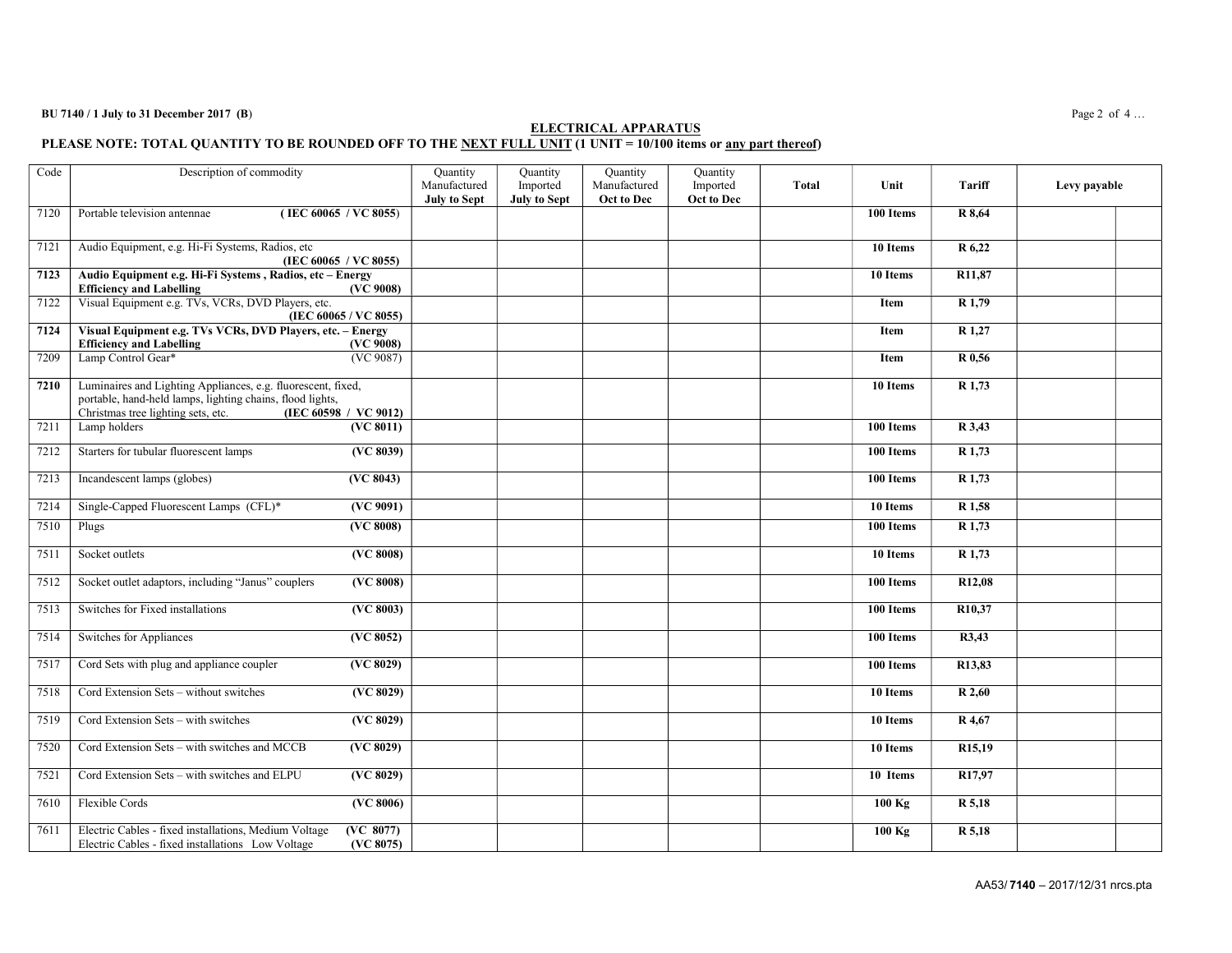### BU 7140 / 1 July to 31 December 2017 (B) Page 3 of 4

| Code | <b>Description of Commodity</b>                                                                                                                                                                                                                  | Quantity<br>Manufactured<br><b>July to Sept</b> | Quantity<br>Imported<br><b>July to Sept</b> | Quantity<br>Manufactured<br>Oct to Dec | Quantity<br>Imported<br>Oct to Dec | Total | Unit        | <b>Tariff</b>       | Levy Payable |  |
|------|--------------------------------------------------------------------------------------------------------------------------------------------------------------------------------------------------------------------------------------------------|-------------------------------------------------|---------------------------------------------|----------------------------------------|------------------------------------|-------|-------------|---------------------|--------------|--|
| 7710 | Moulded case circuit-breakers : Single pole<br>(VC 8036)                                                                                                                                                                                         |                                                 |                                             |                                        |                                    |       | 10 Items    | R 1,91              |              |  |
| 7711 | Moulded case circuit-breakers : Double pole<br>(VC 8036)                                                                                                                                                                                         |                                                 |                                             |                                        |                                    |       | 10 Items    | R 6,39              |              |  |
| 7712 | Moulded case circuit-breakers : Triple pole<br>(VC 8036)                                                                                                                                                                                         |                                                 |                                             |                                        |                                    |       | 10 items    | R 8,99              |              |  |
| 7713 | Moulded case circuit-breakers: Four pole<br>(VC 8036)                                                                                                                                                                                            |                                                 |                                             |                                        |                                    |       | 10 Items    | R 10,71             |              |  |
| 7719 | Transportable motor operated tools: e.g. table saw thickness planers<br>(IEC 61029) / VC 8055)<br>etc.                                                                                                                                           |                                                 |                                             |                                        |                                    |       | 10 Items    | R <sub>12</sub> ,60 |              |  |
| 7720 | Hand-held electric power tools, e.g. lathes, saws, grinders, drills,<br>electric gardening and agricultural equipment, etc.<br>(IEC 60745 / VC 8055)                                                                                             |                                                 |                                             |                                        |                                    |       | 10 Items    | R <sub>10</sub> ,19 |              |  |
| 7721 | Earth leakage protection units: Single phase<br>(VC 8035)                                                                                                                                                                                        |                                                 |                                             |                                        |                                    |       | 10 Items    | R <sub>14</sub> ,87 |              |  |
| 7722 | Earth leakage protection units: Multi phase<br>(VC 8035)                                                                                                                                                                                         |                                                 |                                             |                                        |                                    |       | 10 Items    | R <sub>28</sub> ,14 |              |  |
| 7810 | (VC 8012)<br>Appliance couplers                                                                                                                                                                                                                  |                                                 |                                             |                                        |                                    |       | 100 Items   | R 5,18              |              |  |
| 7811 | Appliance - Small:<br>(e.g. Vacuum cleaners, heaters, electric irons, heated blankets, fans,<br>hairdryers, kettles, motor-operated appliances, instantaneous water<br>heaters, soldering irons, battery chargers etc.)<br>(IEC 60335 / VC 8055) |                                                 |                                             |                                        |                                    |       | 10 Items    | R 1,73              |              |  |
| 7813 | Appliance - Large:<br>(e.g. Freezers, refrigerators, dishwashers, washing machines, tumble<br>dryers, air conditioning units, catering equipment, microwave ovens,<br>stoves, etc.)<br>(IEC 60335 / VC 8055)                                     |                                                 |                                             |                                        |                                    |       | Item        | R 2,18              |              |  |
| 7817 | Appliance - Large:<br>(Only freezers, refrigerators, dishwashers, washing machines, tumble<br>dryers, washer-dryer combinations, electric ovens and air<br>conditioners) – Energy Efficiency and labeling<br>(VC 9008)                           |                                                 |                                             |                                        |                                    |       | <b>Item</b> | R 2,60              |              |  |
| 7815 | Hot water storage tanks for domestic use<br>(VC 9006)                                                                                                                                                                                            |                                                 |                                             |                                        |                                    |       | <b>Item</b> | R 2,18              |              |  |
| 7816 | Integral and close-coupled domestic solar water heaters<br>(VC 9004)                                                                                                                                                                             |                                                 |                                             |                                        |                                    |       | Item        | R 6.01              |              |  |
| 7812 | Information Technology (IT) equipment and business systems,<br>(e.g. computers, monitors, printers, copiers, fax machines,<br>scanners, modems, routers etc.<br>(IEC 60950 / VC 8055)                                                            |                                                 |                                             |                                        |                                    |       | Item        | R 5,13              |              |  |
| 7814 | Information Technology (IT) components, e.g. power-supplies,<br>cell phone battery chargers, motherboards, etc.<br>(IEC 60950 / VC 8055)                                                                                                         |                                                 |                                             |                                        |                                    |       | 100 Items   | R53,55              |              |  |